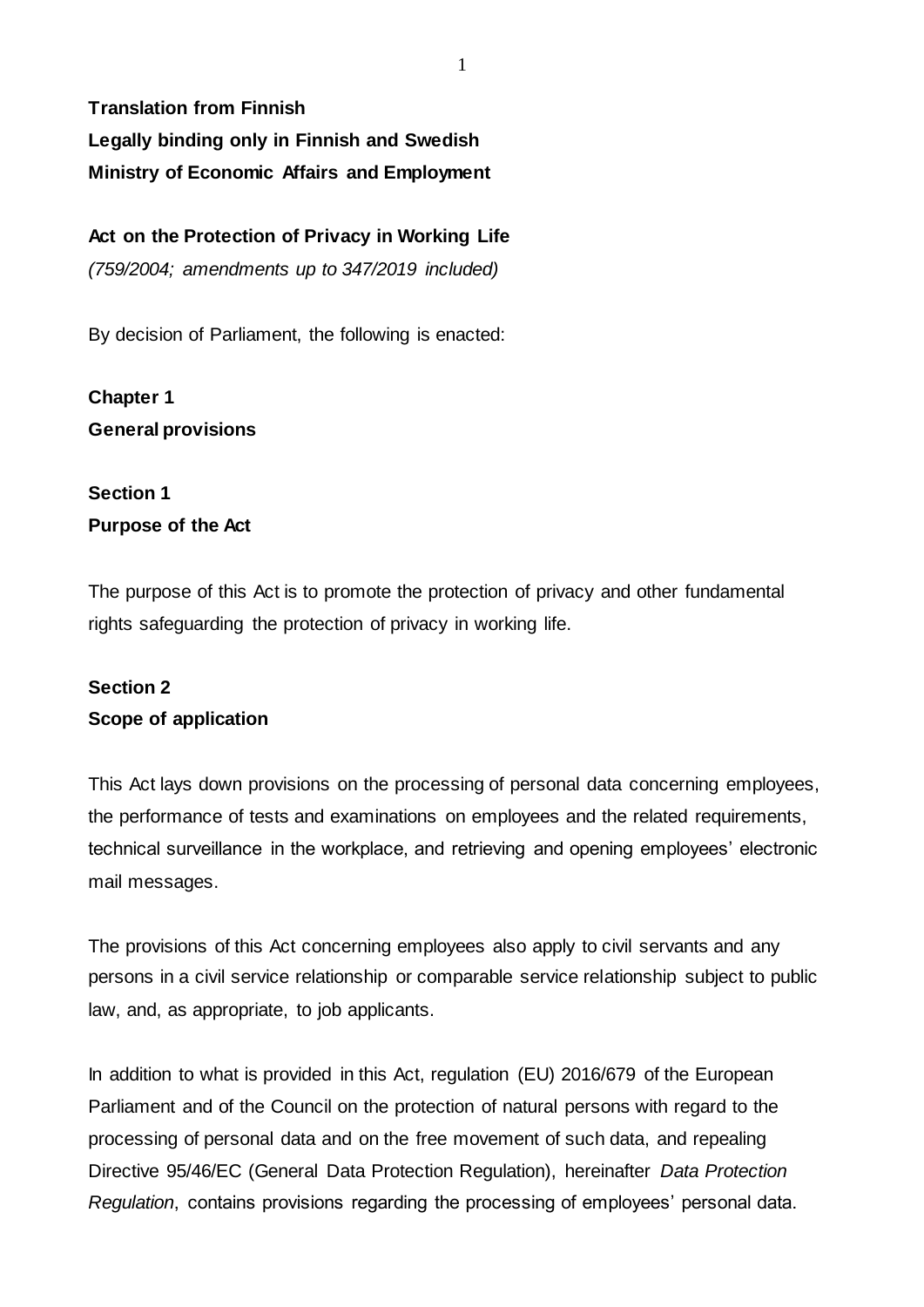Unless otherwise provided in this Act, the provisions of the Data Protection Act (1050/2018) shall also apply to the processing of personal data. Part VI of the Act on Electronic Communications Services (917/2014) contains provisions regarding the confidentiality of communications and the protection of privacy. (347/2019)

The employee's obligation to undergo a health examination is governed by separate provisions.

### **Chapter 2**

### **General preconditions for processing personal data**

## **Section 3 Necessity requirement**

The employer is only allowed to process personal data directly necessary for the employee's employment relationship, which is connected with managing the rights and obligations of the parties to the employment relationship or with the benefits provided by the employer for the employee or which arises from the special nature of the work concerned.

No exceptions can be made to the necessity requirement, even with the employee's consent.

#### **Section 4 (347/2019)**

# **General preconditions for collecting personal data concerning employees and the employer's duty to provide information**

The employer shall collect personal data concerning the employee primarily from the employee himself or herself. In order to collect personal data from elsewhere, the employer must obtain the consent of the employee. However, this consent is not required when an authority discloses information to the employer to enable the latter to fulfil a statutory duty, or if it is expressly separately provided by law on collecting or obtaining data. The Security Clearance Act (726/2014) contains provisions regarding requests for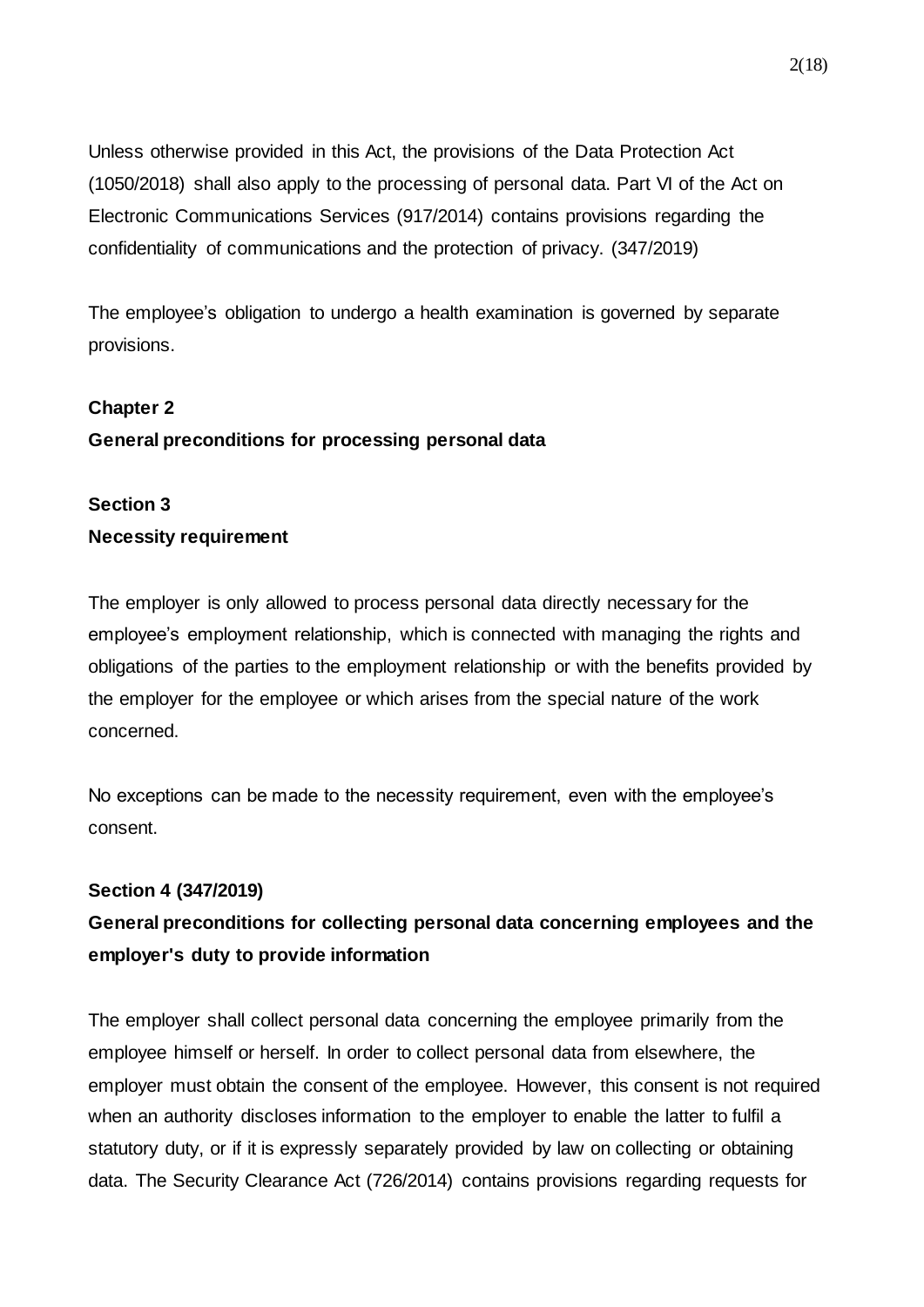security clearance. The Act on Checking the Criminal Background of Persons Working with Children (504/2002) contains provisions laying out the procedure to be followed when checking the criminal background of persons appointed to work with minors. Provisions on the right to obtain data from the criminal records are laid down in the Criminal Records Act (770/1993).

The employer shall notify the employee in advance that data concerning the employee will be collected in order to establish his or her reliability. If the employer acquires personal credit data on an employee, the employer must also notify the employee of the register from which the credit data are obtained. If data concerning the employee has been collected from a source other than the employee himself or herself, the employer must notify the employee of this data before it is used in making decisions concerning the employee. Chapter III of the Data Protection Regulation contains provisions regarding the obligation of the controller to provide information to the data subject and regarding the right of access by the data subject.

The collection of personal data during recruitment and during an employment relationship is governed by the co-operation procedure referred to in the Act on Co-operation within Undertakings (334/2007), the Act on Cooperation in Government Agencies and Public Bodies (1233/2013), and the Act on Cooperation between the Employer and Employees in Municipalities (449/2007).

#### **Section 5**

#### **Processing data concerning health**

The employer has the right to process data concerning the employee's health status if the data has been collected from the employee himself or herself, or elsewhere with the employee's written consent, and the data needs to be processed in order to pay sick pay or other comparable health-related benefits or to establish whether there is a justified reason for absence or if the employee expressly wishes his or her working capacity to be assessed on the basis of data concerning his or her health. In addition, the employer has the right to process such data in the specific circumstances, and to the stipulated extent, separately provided elsewhere in the law.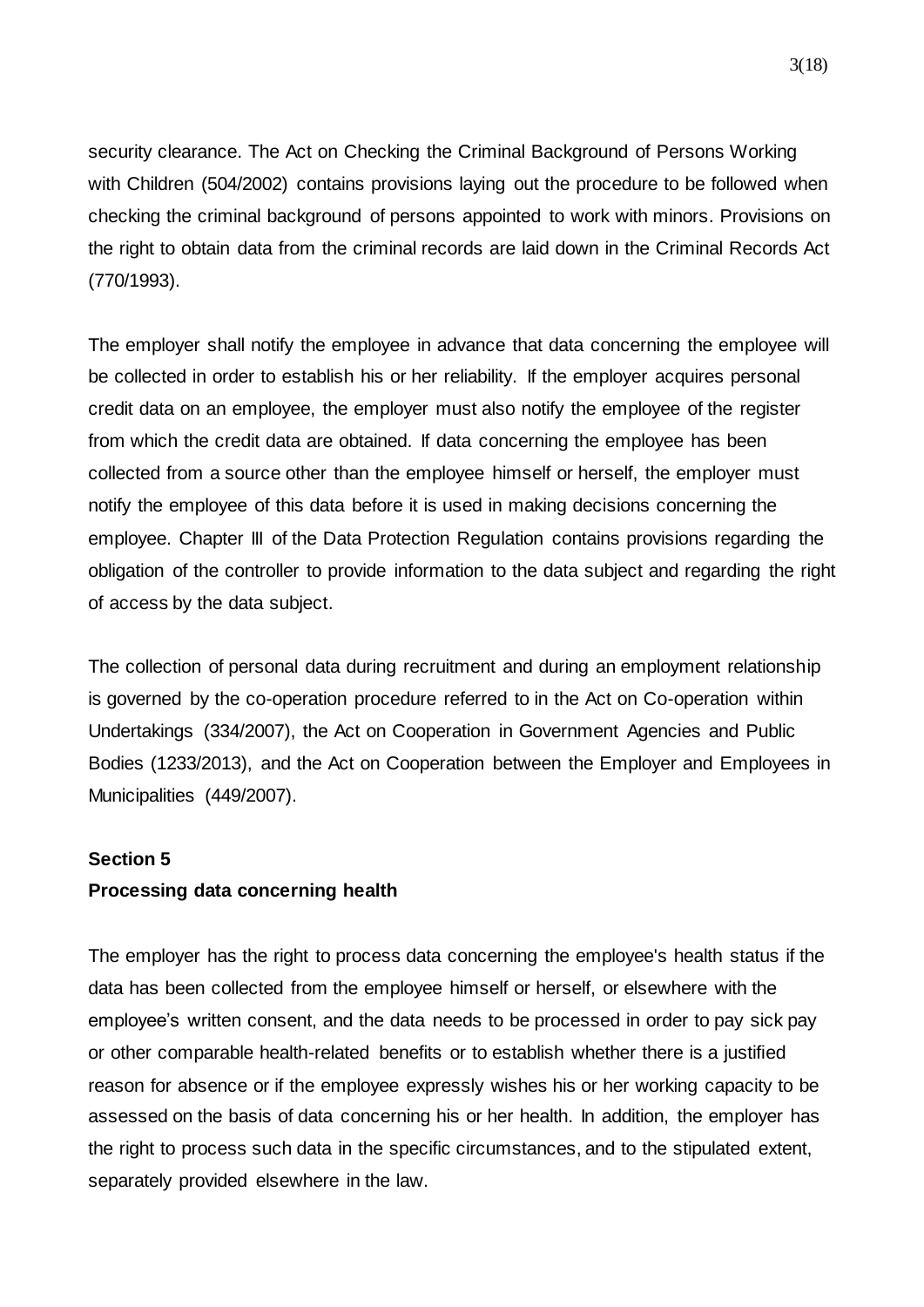Data concerning the employee's health may only be processed by persons who prepare, make or implement decisions concerning employment relationships on the basis of such data. The employer shall nominate such persons or specify the tasks that involve processing of the data concerning health. Persons who process such data may not disclose any of it to a third party either during or after their employment relationship.

A doctor's certificate or statement concerning the employee's working capacity given to the employer by the employee may, however, be supplied to the occupational health service provider for the purpose of carrying out the occupational health care duties laid down in the Occupational Health Care Act (1383/2001), unless the employee has forbidden this.

The employer must store any data in its possession concerning the employee's health separately from any other personal data that it has collected. Data concerning health shall be erased immediately after the grounds for processing referred to in paragraph 1 have ceased to exist. The grounds and necessity of processing shall be evaluated at least every five years. (347/2019)

# **Section 5 a (511/2008) Processing of personal credit data**

The employer has the right to obtain and use personal credit data referred to in section 4 of the Credit Information Act (527/2007) concerning a job applicant selected for a position for the purpose of assessing the job applicant's reliability when the intention is that the applicant will work in duties that require particular reliability and

- 1) that involve the power to make significant financial commitments on behalf of the employer or to use de facto independent discretionary power in the preparation of such commitments;
- 2) in which the employee's specific duty is to grant and control financially significant credits;
- 3) in the administration of which the employee is given access to specially protected trade secrets of key significance for the employer or its customer; (610/2018)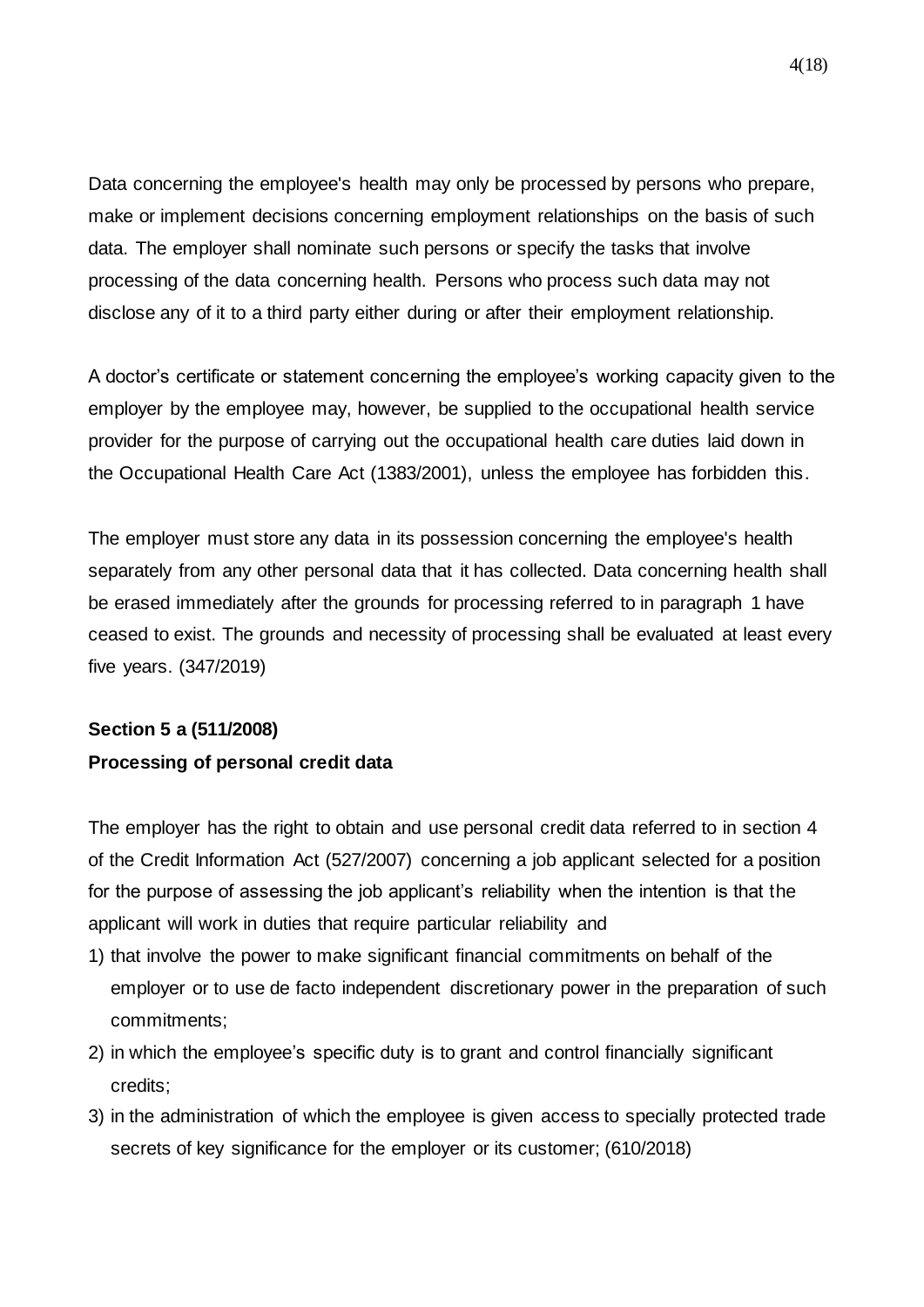- 4) that require access rights to information systems that will allow the transfer of the employer's or its customer's funds, or modify the related information, or in which the employee is granted system administrator rights to such an information system;
- 5) that essentially involve the processing, without any immediate supervision, of large amounts of money, or securities or valuable items;
- 6) that involve the guarding of the employer's or its customer's property;
- 7) that, as a rule, involve working in a private home without supervision.

The provisions of subsection 1 shall also apply if the employee's duties change during the employment relationship in such a way that they fulfil the preconditions laid down in the stated subsection concerning the employer's right to handle personal credit data.

The employer is responsible for the costs of obtaining the personal credit data.

Section 19, subsection 2, paragraph 9 of the Credit Information Act contains provisions regarding the right to use personal credit data when a person is selected into a position of responsibility in a company.

# **Chapter 3 Processing data on drug use**

## **Section 6 Drug test certificate**

The employer may only process data on the drug use testing of the employee which is contained in the drug test certificate supplied to the employer by the person concerned. The processing of the data is otherwise subject to the provisions of section 5(2-4).

A drug test certificate means a certificate issued by a health care professional and laboratory designated by the employer stating that the employee has been tested for the use of a drug referred to in section 3, subsection 1, paragraph 5 of the Narcotics Act (373/2008) and containing a report based on the test stating whether the employee has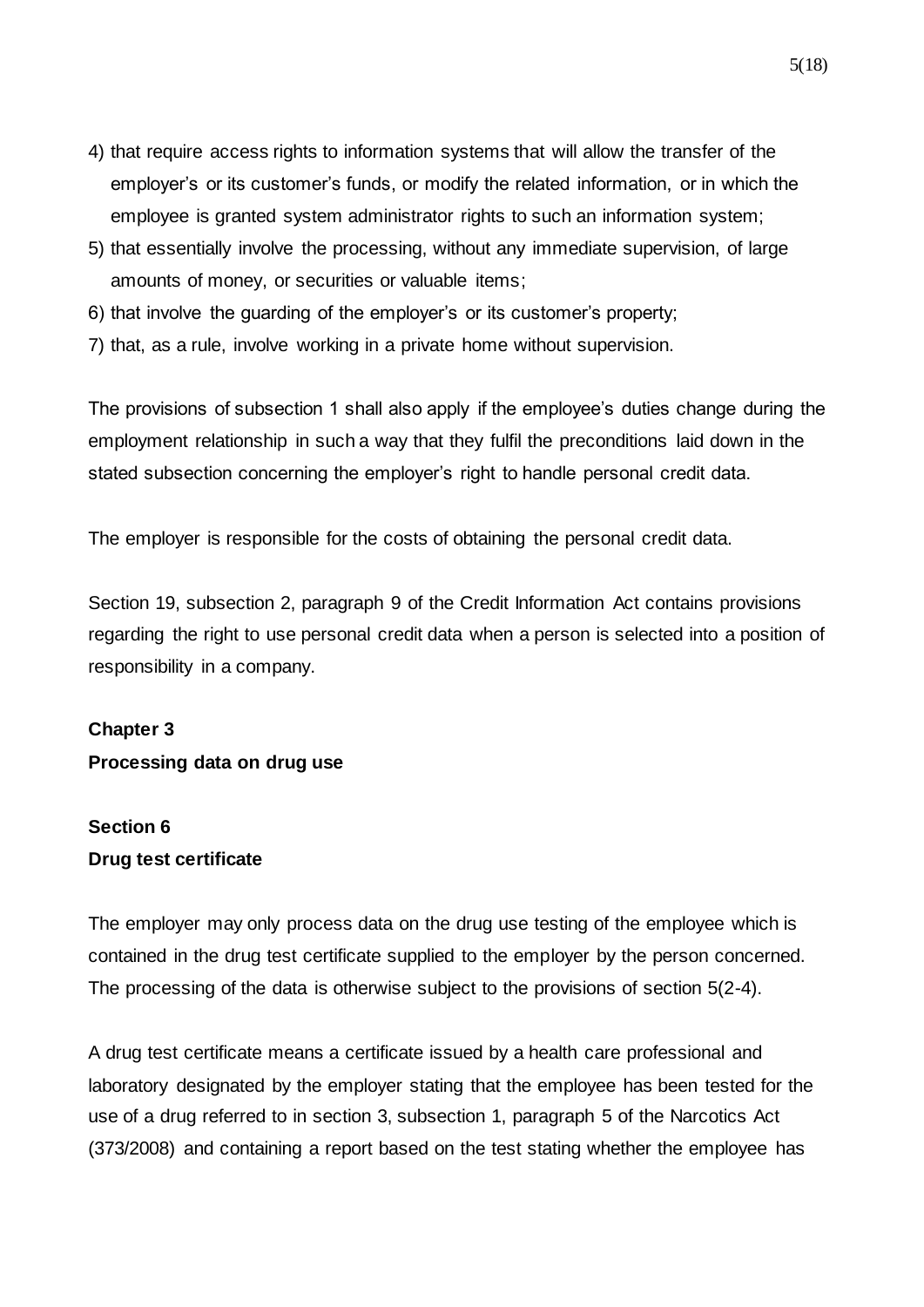used drugs for non-medicinal purposes in a manner that has impaired his or her working capacity or functional capacity. (375/2008)

Drug tests and the certificates of such tests are subject to the provisions of section 19 of the Occupational Health Care Act.

### **Section 7**

### **Submission of a drug test certificate during recruitment**

The employer may receive or otherwise process data entered in a drug test certificate, with the consent of the applicant selected for the job, only if the applicant is to do the type of work that requires precision, reliability, independent judgement or good ability to react and if performing the work while under the influence of drugs or while addicted to drugs could: 1) endanger the life, health or occupational safety of the employee or other persons;

- 2) endanger national defence or state security;
- 3) endanger traffic safety;
- 4) increase the risk of significant environmental damage;
- 5) endanger the protection, usability, integrity and quality of information received while working and thus cause harm or damage to public interests protected by confidentiality provisions or endanger the protection of privacy or the rights of data subjects; or
- 6) endanger a trade secret, or cause more than a minor level of financial loss to the employer or the employer's customer, provided that endangering a trade secret or causing a financial risk could not be prevented by other means. (610/2018)

The employer also has the right to process data with the job applicant's consent, as referred to in subsection 1, in the event that:

1) the applicant is to carry out tasks in which special trust is required, in which work will be performed elsewhere than in premises supervised by the employer and in which the performance of duties while under the influence of drugs or while addicted to drugs may cause significant financial loss to a customer of the employer or endanger the customer's personal safety;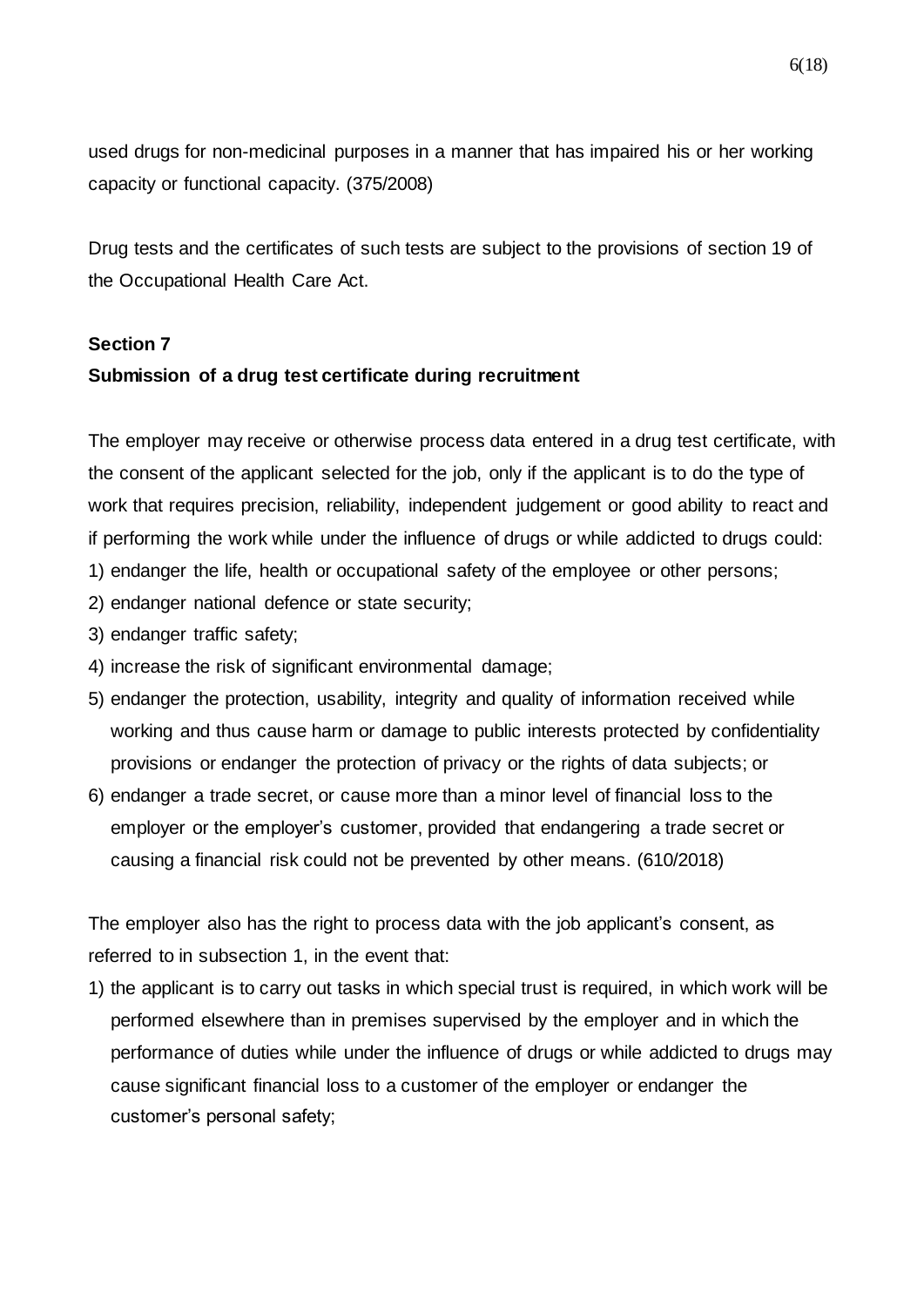- 2) the applicant is to carry out tasks which, on a permanent basis and to a material degree, include raising, teaching, caring for or otherwise looking after a minor, or other work involving personal interaction with a minor, and no other person is involved; or
- 3) the applicant is to carry out the type of tasks in which there is independent and uncontrolled access to drugs or a more than minor quantity of medicines that could be used for the purposes of intoxication.

The provisions of subsections 1 and 2 also apply if the employee's duties change during the employment relationship in such a way that they meet the preconditions referred to above concerning the employer's right to process data entered in a drug test certificate.

Provisions on the submission of a drug test certificate to the employer as a precondition for appointment to a civil service post are laid down in section 8b of the State Civil Servants Act (750/1994) and, in the case of recruitment to a public sector service relationship, in section 7 of the Act on Civil Servants in Local Government (304/2003). Provisions on the action programme on substance abuse prevention are laid down in section 11 of the Occupational Health Care Act.

#### **Section 8**

#### **Submission of a drug test certificate during the employment relationship**

The employer may require the employee to present a drug test certificate during his or her employment relationship if the employer has a justified reason to suspect that the employee is under the influence of drugs at work or that the employee has a drug addiction and if testing is necessary to establish the employee's working or functional capacity and the employee does the type of work that requires special precision, reliability, independent judgement or good ability to react and in which the performance of duties while under the influence of drugs or while addicted to drugs:

- 1) seriously endangers the life, health or occupational safety of the employee or other persons;
- 2) seriously endangers national defence or state security;
- 3) seriously endangers traffic safety;
- 4) could considerably increase the risk of significant environmental damage;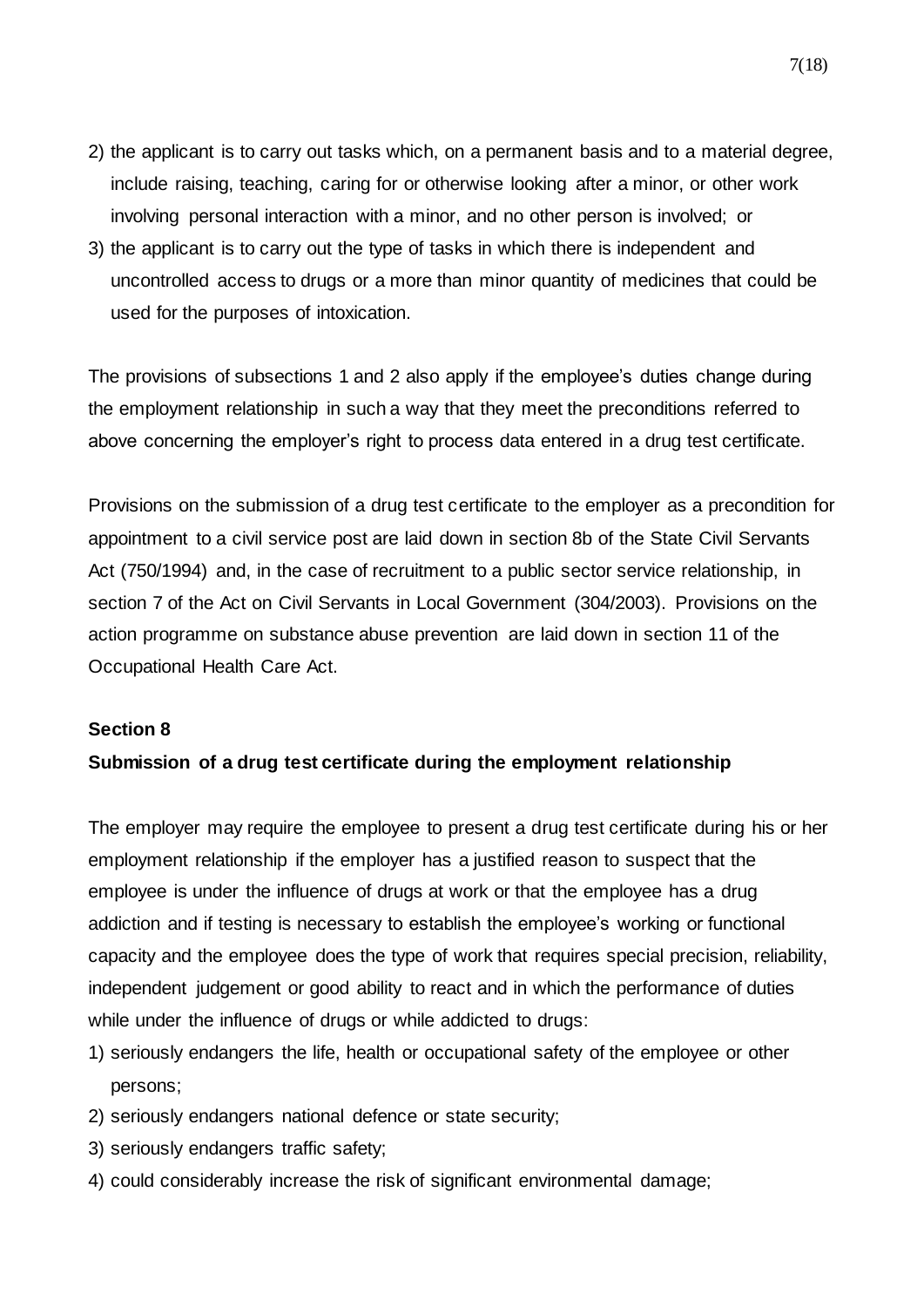- 5) seriously endangers the protection, usability, integrity and quality of information received while working and could thus cause harm or damage to public interests protected by confidentiality provisions or endanger the protection of privacy or the rights of data subjects;
- 6) endangers a financially significant trade secret or could cause a significant financial loss to the employer or the employer's customer, provided that endangering the trade secret or causing a financial risk could not be prevented by other means; or (610/2018)
- 7) could significantly increase the risk of illegal trading in or spread of substances in the possession of the employer that are referred to in section 3, subsection 1, paragraph 5 of the Narcotics Act. (375/2008)

The employer may impose on the employee a reasonable time limit within which the certificate must be presented. Provisions on the action programme on substance abuse prevention are laid down in section 11 of the Occupational Health Care Act.

The employer also has the right to process data entered in a drug test certificate if, on the basis of a positive drug test result, the employee has pledged to undergo treatment for drug abuse and the processing of data in the certificate is related to monitoring implementation of the treatment.

#### **Section 9**

### **The employer's duty to provide information about a drug test certificate**

The employer shall notify the job applicant in connection with the application procedure prior to the signing of an employment contract, or the employee prior to a change in the terms of his or her contract, that the work is such that the employer intends to process the data entered in a drug test certificate in accordance with section 7, or is such that the employer intends to require the employee to present a drug test certificate in accordance with section 8(2).

# **Section 10 Cost of acquiring a certificate**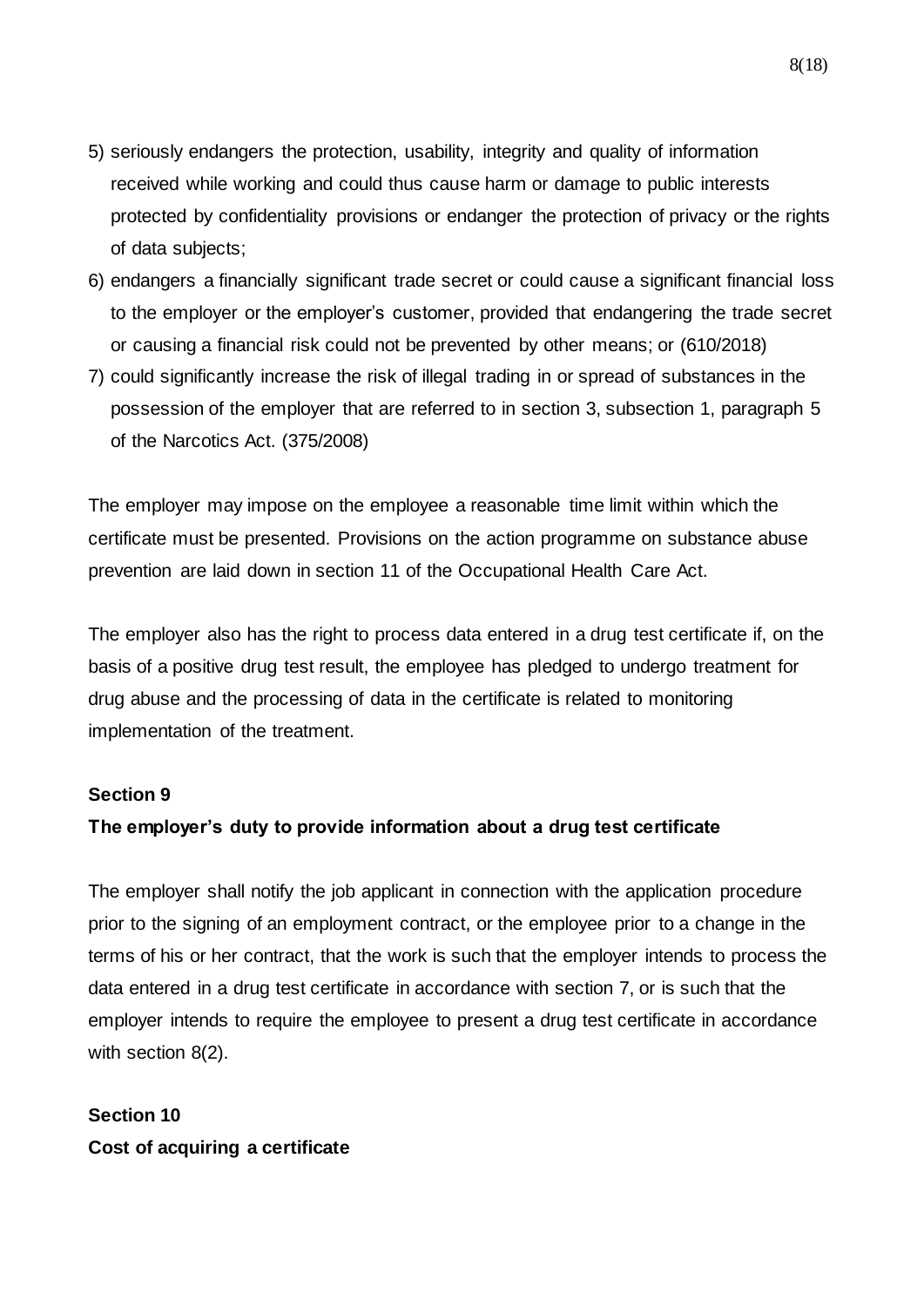The employer shall meet the cost of acquiring certificates referred to in this Chapter which are submitted to it.

#### **Section 11**

#### **Relation to the provisions on health examinations**

The provisions of sections 7 and 8 will not prevent the taking of a drug test as a part of the job applicant's or employee's health examination performed by the occupational health care unit under the Occupational Health Care Act, the State Civil Servants Act or the Act on Civil Servants in Local Government. Provisions on information to be entered in the certificate issued following a health examination under the Occupational Health Care Act shall be laid down separately.

### **Section 12**

### **Application of the provisions to professional athletes**

The provisions of this Chapter do not apply to athletes in an employment relationship referred to in Chapter 1, section 1, of the Employment Contracts Act (55/2001).

#### **Chapter 4**

### **Preconditions concerning the undertaking of tests and examinations**

#### **Section 13**

#### **Personality and aptitude assessments**

With the employee's consent, he or she can be tested by means of personality and aptitude assessments to establish his or her capacity to perform the work in question or his or her need for training and other occupational development. The employer shall ensure that the assessment methods used are reliable, the persons conducting the assessment are experts, and the findings of the assessment are free from error. When checking that the findings are free from error, the assessment method used and the nature of the assessment method must be taken into account.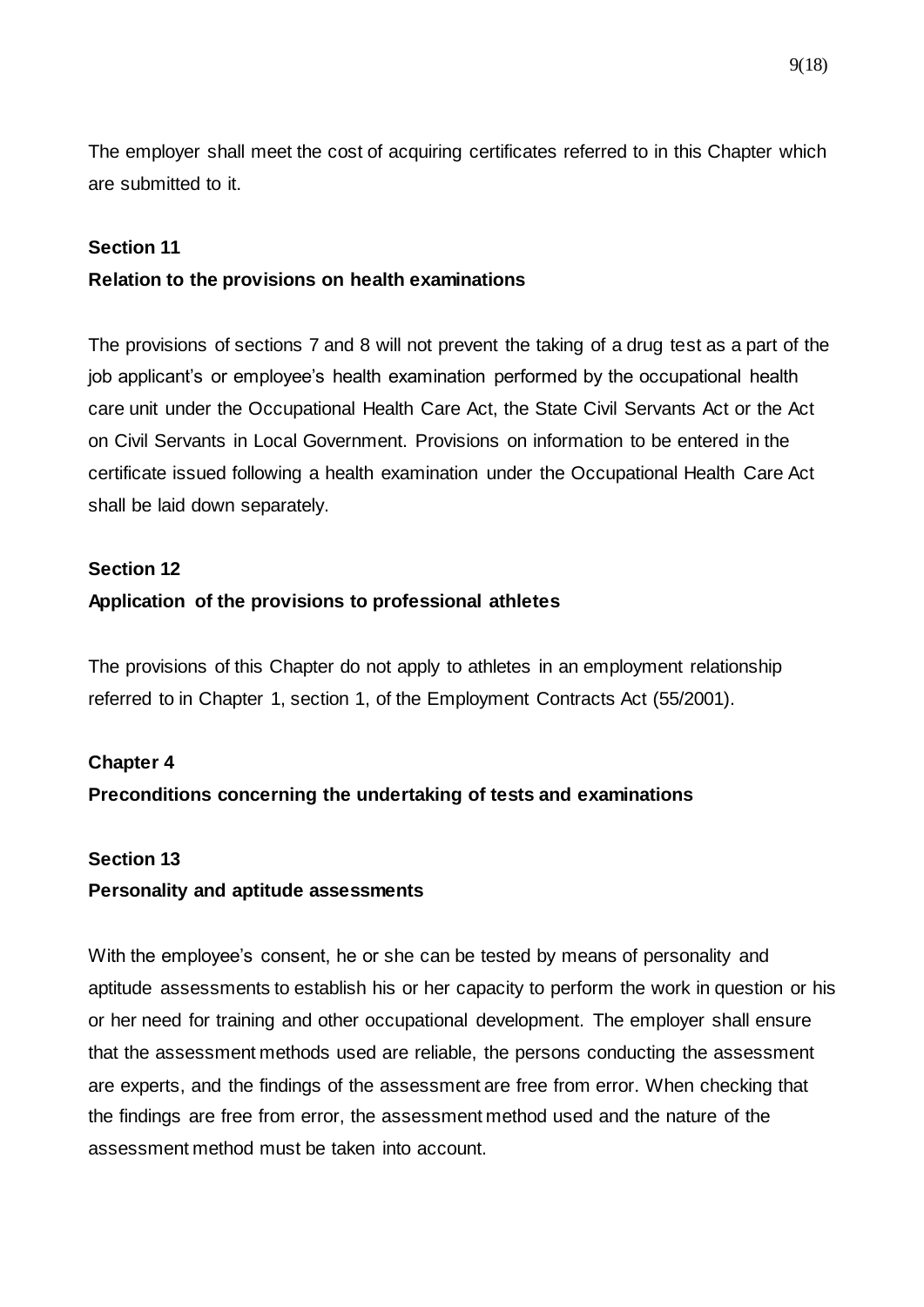Upon request, the employer or an assessor designated by the employer shall provide the employee concerned with a written statement on the assessment of the employee's personality or aptitude free of charge. If the employer has received the statement orally, the employee must be informed of its content.

# **Section 14 Use of health care services**

When carrying out employees health examinations and tests and taking samples, health care professionals, properly trained laboratory personnel and health care services must be used as provided in the health care legislation.

The provisions of subsection 1 also apply to alcohol and drug tests.

# **Section 15 Genetic testing**

The employer is not permitted to require the employee to take part in genetic testing during recruitment or during the employment relationship, and has no right to know whether or not the employee has ever taken part in such testing.

### **Chapter 5**

**Camera surveillance in the workplace**

### **Section 16**

### **Preconditions for camera surveillance**

The employer may operate a system of continuous surveillance within its premises based on the use of technical equipment which transmits or records images (*camera surveillance*) for the purpose of ensuring the personal security of employees and other persons on the premises, protecting property or supervising the proper operation of production processes, and for preventing or investigating situations that endanger safety, property or the production process. Camera surveillance may not, however, be used for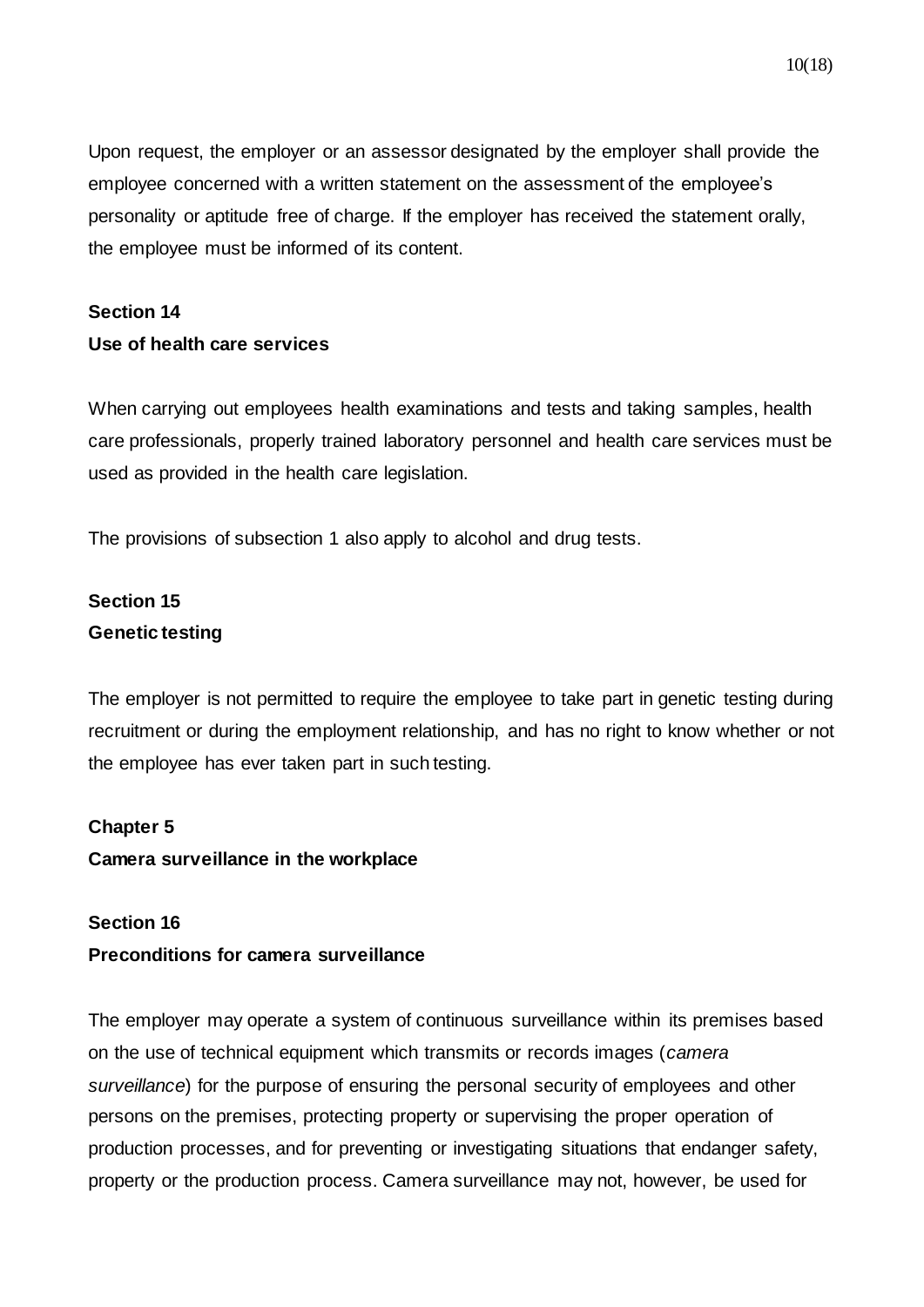the surveillance of a particular employee or particular employees in the workplace. Neither may camera surveillance be used in lavatories, changing rooms or other similar places, in other staff facilities or in work rooms designated for the personal use of employees.

Notwithstanding subsection 1, the employer may, however, direct the camera surveillance at a particular work station where employees are at work if the surveillance is essential for:

- 1) preventing an apparent threat of violence related to the work of the employee or an apparent harm or danger to the employee's safety or health;
- 2) preventing or investigating property crimes if an essential part of the employee's work is to handle property of high value or quality, such as money, securities or valuables; or
- 3) safeguarding the employee's interests and rights, where the camera surveillance is based on the request of the employee who is to be the subject of the surveillance. (347/2019)

### **Section 17**

#### **Transparency when implementing camera surveillance**

When planning and implementing camera surveillance, the employer shall ensure that:

- 1) the opportunity of using other means that interfere less with the privacy of employees is explored before the introduction of camera surveillance;
- 2) the privacy of employees is not interfered with more than is necessary for achieving the aim of the measures;
- 3) paragraph was repealed by Act 347/2019
- 4) recordings are used only for the purpose for which the surveillance was carried out;
- 5) after the cooperative and consultative procedures referred to in section 21, employees are informed of when the camera surveillance will begin, how it will be implemented, how and in what situations any recordings would be used and, in situations referred to in section 16 subsection 2, the locations of the cameras; and
- 6) prominent notification of the camera surveillance and its method of implementation is displayed in the areas in which the cameras are located.

Notwithstanding subsection 1, paragraph 4 and section 21, the employer has the right to use recordings for: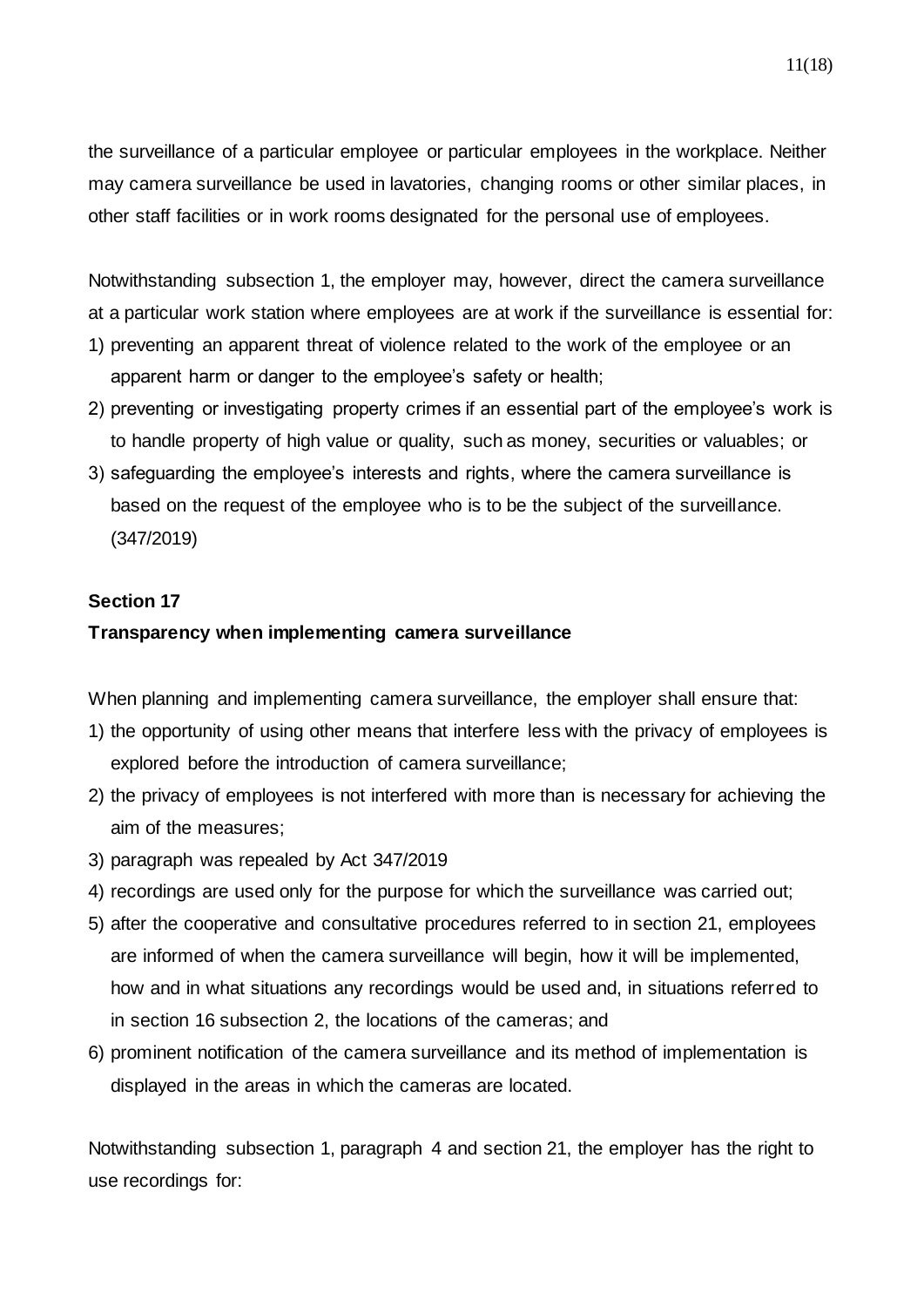- 1) substantiating the grounds for termination of an employment relationship;
- 2) investigating and substantiating harassment or molestation as referred to in the Act on Equality Between Women and Men (609/1986), harassment referred to in section 14 of the Non-Discrimination Act (1325/2014) or harassment and inappropriate behaviour as referred to in the Occupational Safety and Health Act (738/2002), provided that the employer has a justified reason to suspect that the employee is guilty of harassment, molestation or inappropriate behaviour; or (1345/2014)
- 3) investigating an occupational accident or some other situation causing a danger or threat referred to in the Occupational Safety and Health Act.

Recordings shall be destroyed as soon as they are no longer necessary for achieving the purpose of the camera surveillance, and no later than one year after the end of the recording. A recording may, however, be stored after this period if it is needed for completing the processing of a matter referred to in subsection 2 that emerged for investigation before the end of the maximum storage period or if the employer needs the recording to substantiate the appropriateness of terminating an employment relationship, or if there is some other special reason for keeping the recording.

### **Chapter 6**

**Retrieval and opening of electronic mail messages belonging to the employer**

#### **Section 18**

### **The employer's obligations regarding necessary arrangements**

The employer has the right to retrieve and open electronic mail messages sent to an electronic mail address allocated by the employer for the use of the employee or electronic mail messages sent by the employee from such an address only if the employer has planned and arranged for the employee the necessary measures to protect electronic mail messages sent in the employee's name or by the employee and, to this end, has specifically ensured that:

1) the employee can, with the aid of the electronic mail system's automatic reply function, send notification to a message sender about his or her absence and the length of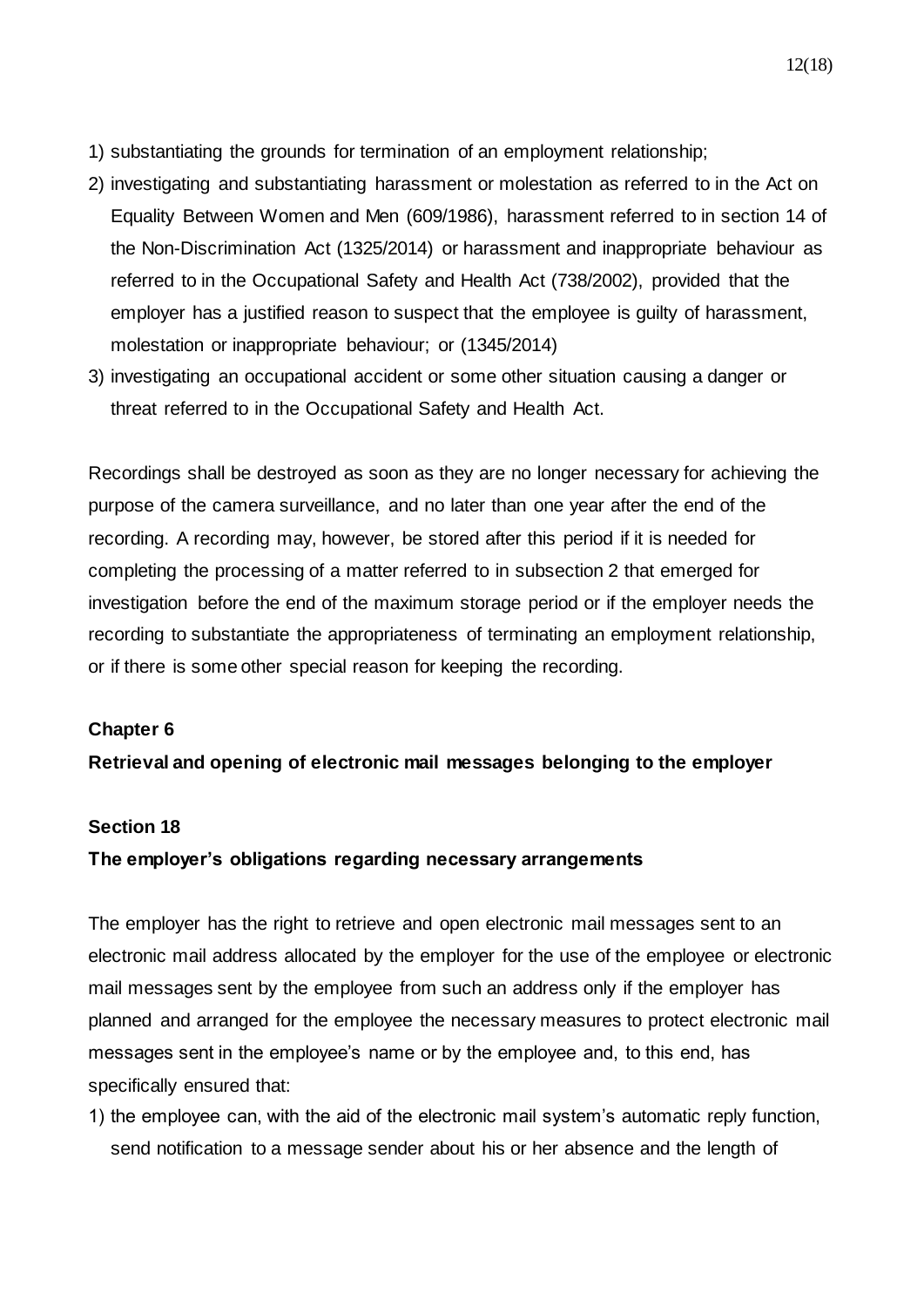absence, and information about the person who is to take care of the tasks of the absent employee; or

- 2) the employee can direct messages to another person approved by the employer for this task or to another employer-approved address of the employee; or
- 3) the employee can give his or her consent to an arrangement whereby in his or her absence another person of his or her choosing and approved by the employer for the task can receive messages sent to the employee, with the aim of establishing whether the employee has been sent a message that is clearly intended for the employer for the purpose of managing the work and on which it is essential for the employer to have information on account of its operations or the appropriate organisation of the work.

The provisions of sections 19 and 20 constitute further preconditions for the retrieval or opening of the electronic mail messages referred to in subsection 1 above.

#### **Section 19**

#### **Retrieval of electronic messages belonging to the employer**

The employer has the right, assisted by the person vested with the authority of information system administrator, to find out on the basis of information concerning the message sender, recipient or title, whether the employee has, in his or her absence, been sent, or has sent or received immediately before the absence, messages belonging to the employer that, in order to complete negotiations concerning its operations or to serve customers or safeguard its operations, it is otherwise essential for the employer to gain information on, if:

- 1) the employee manages tasks independently on behalf of the employer and the employer does not operate a system with which the matters attended to by the employee and the processing stages involved are recorded or are otherwise ascertained;
- 2) it is evident, on account of the employee's tasks and matters pending, that messages belonging to the employer have been sent or received;
- 3) the employee is temporarily prevented from performing his or her duties, and messages belonging to the employer cannot be obtained for the employer's use despite the fact that the employer has seen to the obligations referred to in section 18; and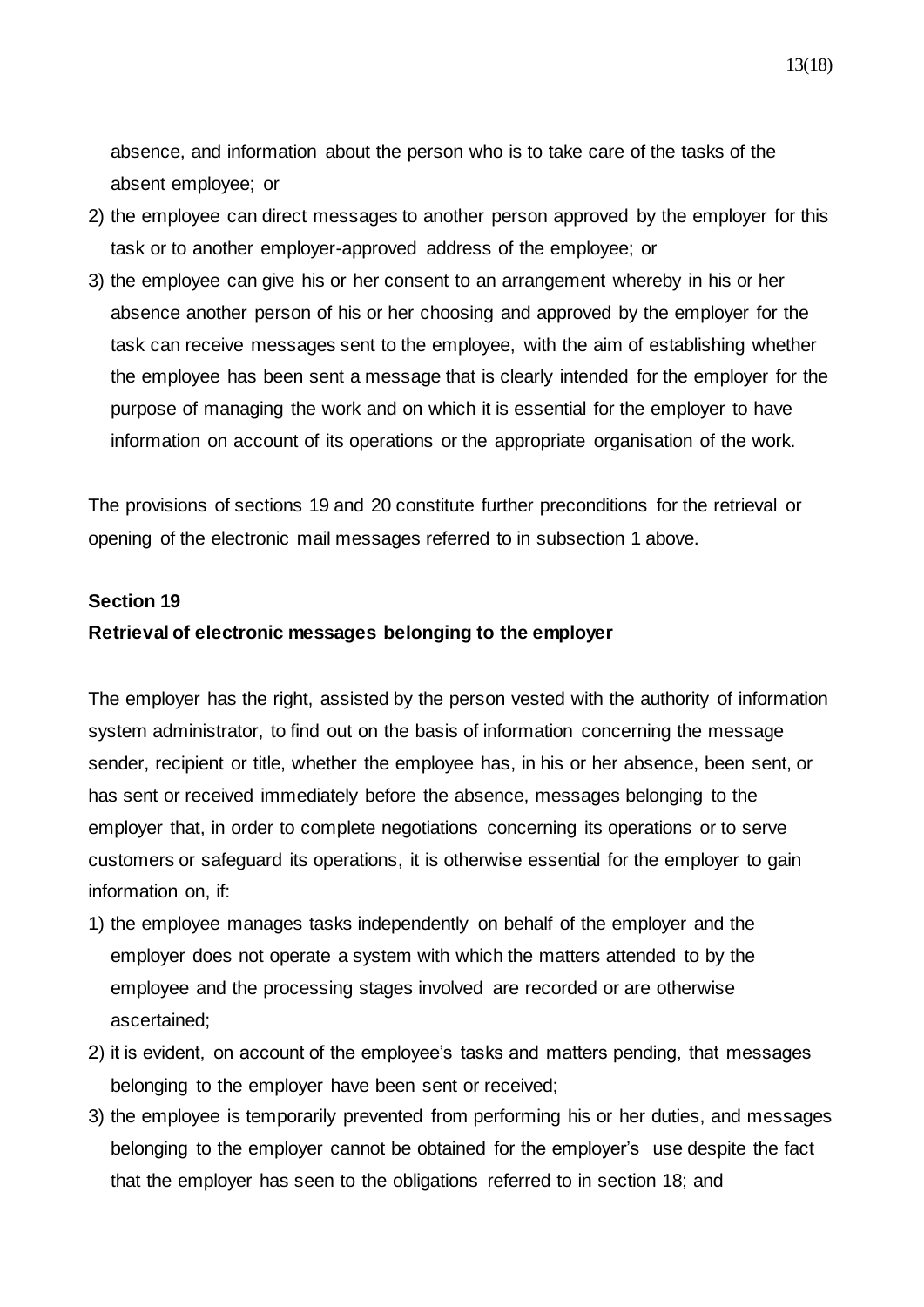If the employee has died or if he or she is prevented in a permanent way from performing his or her duties and his or her consent cannot be obtained, the employer has the right, under the conditions laid down in subsection 1(1-2) and on the basis of information on the message sender, recipient or title, to find out if there are messages belonging to it, unless finding out about the matters attended to by the employee and safeguarding of the employer's operations is possible by other means.

If message retrieval does not lead to opening of the message, a report signed by the persons involved stating why the message was retrieved, the time it was retrieved and who performed the retrieval must be drawn up. The report shall be submitted to the employee without undue delay, unless otherwise provided by subsection 2. The information on the message sender, recipient or title may not be processed more extensively than necessary for the purpose of retrieving the message, and the persons processing the information may not disclose it to a third party during the employment relationship or after it has ended .

#### **Section 20**

### **Opening of electronic messages belonging to the employer**

If, on the basis of the information on the sender or recipient of an electronic message or the message title, it is apparent that a message sent to the employee or by the employee is clearly one that belongs to the employer and about whose content it is essential that the employer obtains information in order to complete negotiations concerning its operations or to serve customers or safeguard its operations, and the message sender and recipient cannot be contacted for the purpose of establishing the content of the message or for the purpose of sending it to an address indicated by the employer, the employer may, in cases referred to in section 19, open the message with the assistance of the person vested with the authority of information system administrator and in the presence of another person.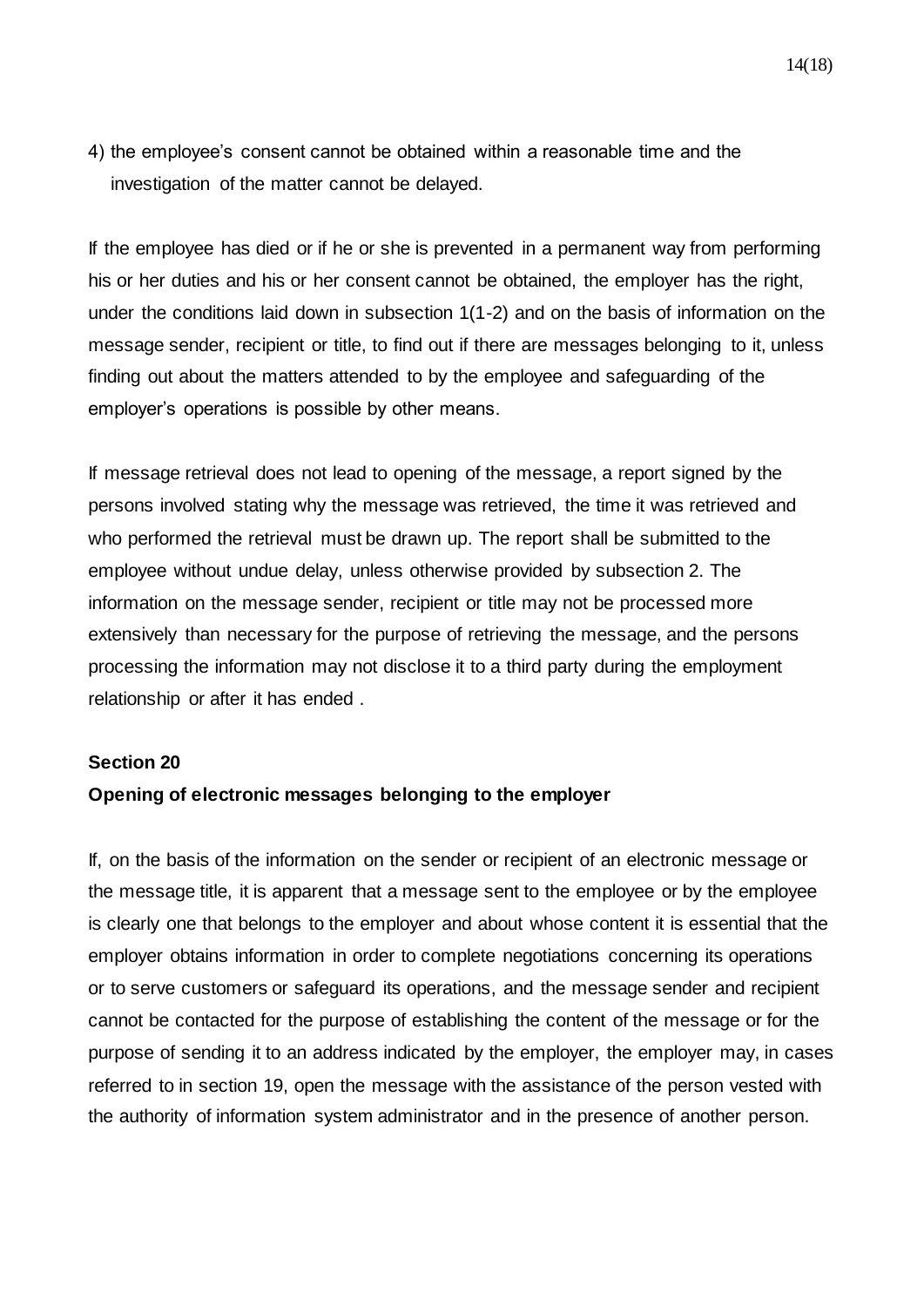A report about the opening shall be drawn up, signed by the persons involved, stating which message was opened, why it was opened, the time of opening, the persons performing the opening and to whom the information on the content of the opened message was given. The report shall be submitted to the employee without undue delay, unless otherwise provided by section 19 subsection 2. The opened message shall be stored, and its content and the information on the sender may not be processed more extensively than is necessary for the purpose of opening the message, nor may the persons processing the information disclose the content of the message to a third party during the employment relationship or after it has ended.

The person employed by the employer or a person acting on the instruction of the former, to whom the employee has directed his or her electronic mail in the manner referred to in section 18 subsection 1 paragraph 2 or who can, in the manner referred to in section 18 subsection 1 paragraph 3, and with the employee's consent, receive messages sent in the employee's name, has the right to open a message, complying with the provisions of subsection 2, unless the employee has given his or her consent to another procedure.

# **Chapter 7 Miscellaneous provisions**

### **Section 21**

#### **Co-operation in organising technical monitoring and data network use**

The purpose and introduction of and methods used in camera surveillance, access control and other technical monitoring of employees, and the use of electronic mail and other data networks and the processing of information pertaining to the employee's electronic mail and other electronic communication are governed by the cooperation procedure referred to in the Act on Cooperation within Undertakings, Act on Cooperation in Government Agencies and Public Bodies and the Act on Cooperation between the Employer and Employees in Municipalities. In undertakings and in organisations subject to public law that are not governed by the legislation on cooperation, the employer must, before making decisions on these matters, reserve the employees or their representatives an opportunity to be consulted. (126/2009)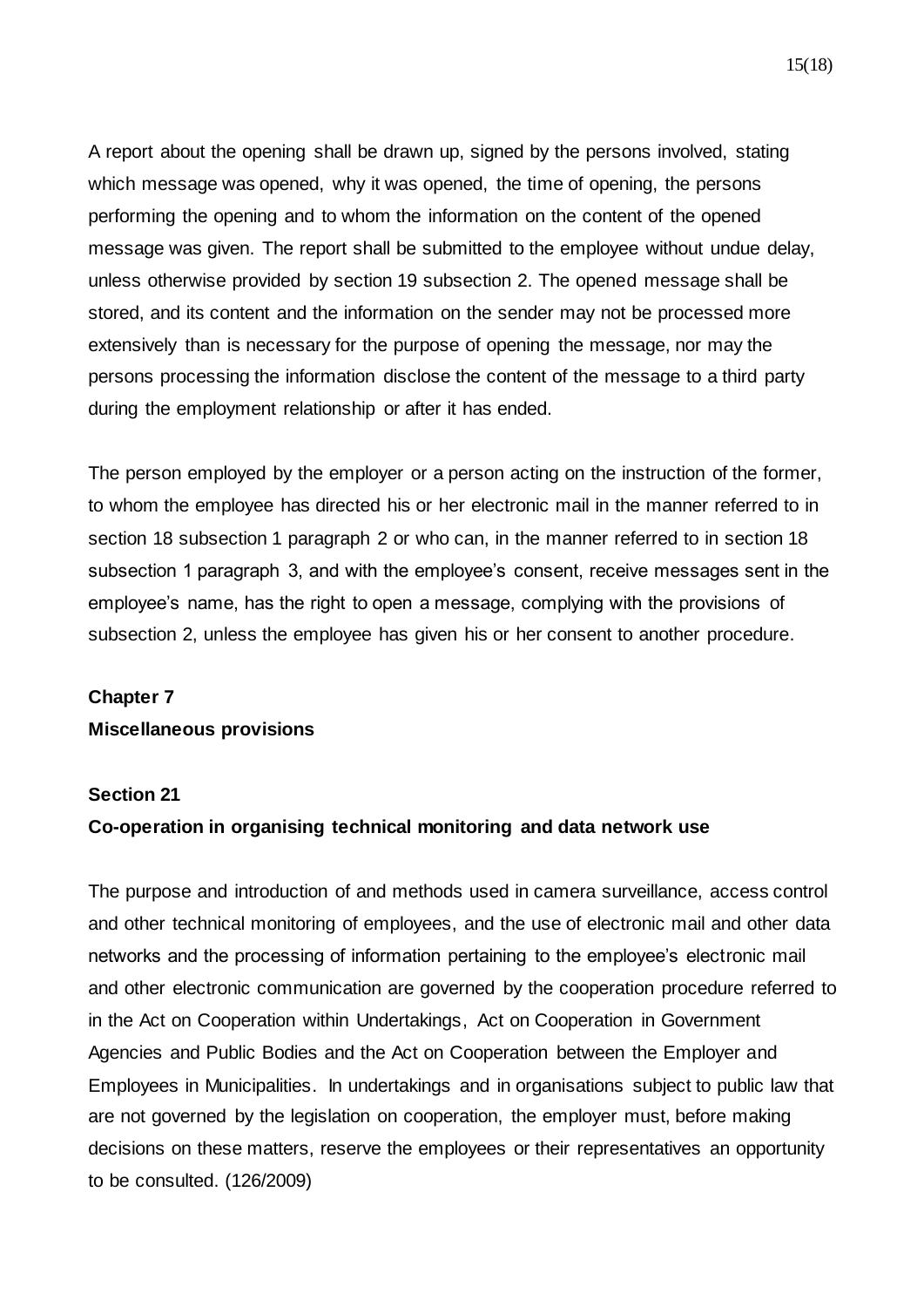After the co-operation or consultative procedures, the employer shall determine the purpose of the technical monitoring of employees and the methods used, and inform employees about the purpose and introduction of and methods used in the monitoring system, and about the use of electronic mail and the data network.

# **Section 22 (347/2019) Supervision**

Compliance with this Act shall be supervised by the occupational health and safety authorities within their competence together with the Data Protection Ombudsman. Provisions on the tasks and the competence of the Data Protection Ombudsman are laid down in Articles 55–59 of the Data Protection Regulation and section 14 of the Data Protection Act. Chapters 2 and 3 of the Act on Occupational Safety and Health Enforcement and Cooperation on Safety and Health at Workplaces (44/2006) lay down provisions on the competence of the occupational safety and health authorities.

# **Section 23 Display**

The employer shall make this Act freely available to employees at the place of work.

# **Section 24 (347/2019) Penal provisions**

An employer or its representative who deliberately or out of gross negligence

- 1) violates the provisions of section 9 on the duty to provide information,
- 2) processes data concerning employee's health contrary to the provisions of section 5 subsection 1,
- 3) acquires or uses personal credit data of an applicant or employee contrary to the provisions of section 5a,
- 4) receives or otherwise processes data entered in a job applicant's drug test certificate, contrary to the provisions of section 7,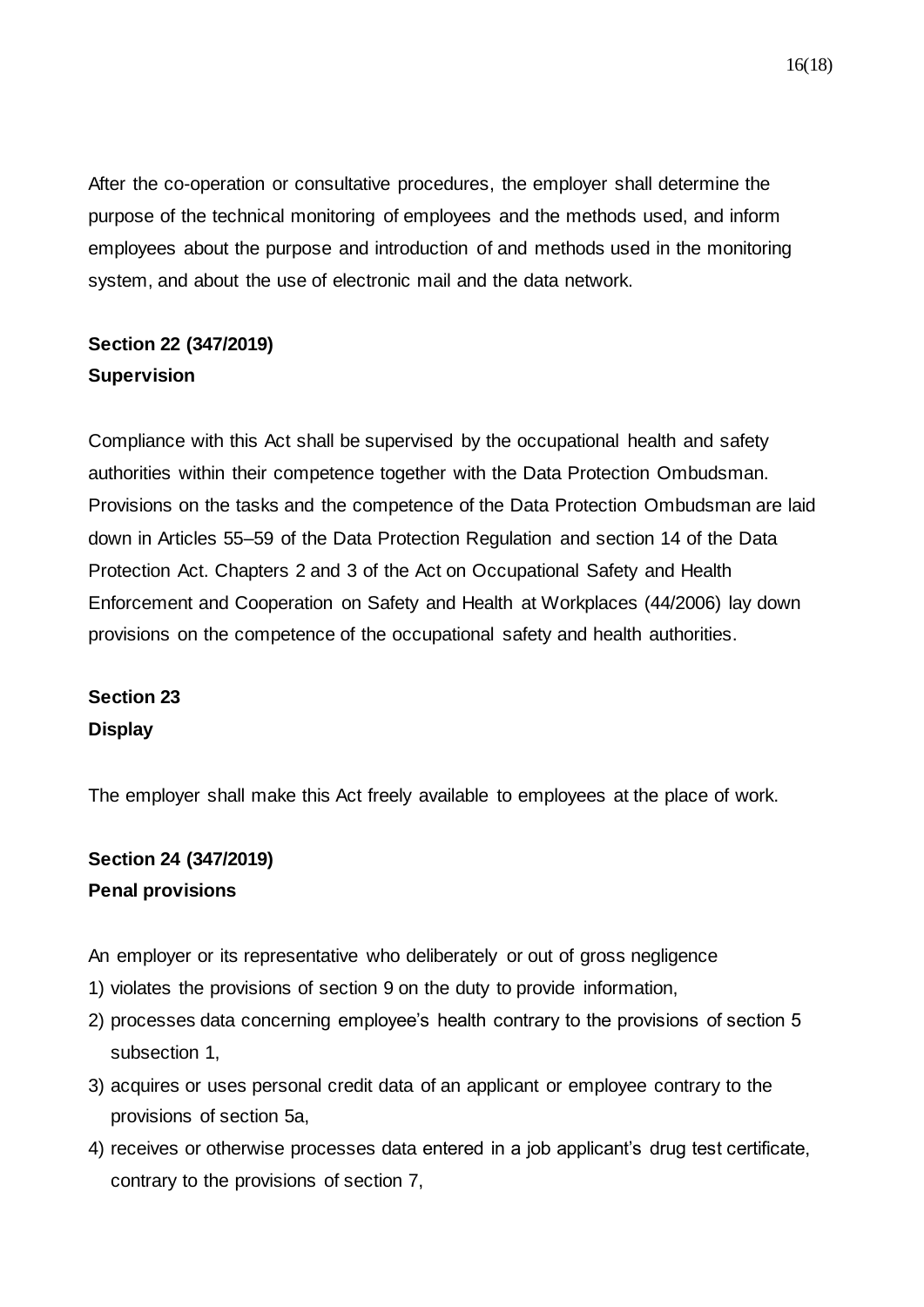- 5) requires the employee to present a drug test certificate or otherwise processes data entered in such a certificate, contrary to the provisions of section 8,
- 6) subjects the employee to personality or aptitude assessments without his or her consent or fails to confirm the reliability of the assessment methods, the expertise of the assessors or the freedom from error of the data from the assessments, contrary to the provisions of section 13 subsection 1,
- 7) violates the provisions of section 13 subsection 2 on provision of a written statement or provision of information on the content of an oral statement,
- 8) uses other than health care professionals, properly trained laboratory personnel or health care services, contrary to the provisions of section 14,
- 9) requires the employee to take part in genetic testing or acquires information about such testing taken by the employee, contrary to the provisions of section 15,
- 10) introduces camera surveillance, contrary to the provisions of section 16,
- 11) violates the provisions of section 17 on the transparency of camera surveillance,
- 12) retrieves, contrary to the provisions of section 19, or opens, contrary to the provisions of section 20, a message sent to or by the employee,
- 13) violates the provisions of section 21 subsection 2 on the duty to determine and inform, or

14) violates the provisions of section 23 on the displaying of this Act,

shall be sentenced to a fine for v*iolating the Act on the Protection of Privacy in Working Life,* unless a more severe penalty is provided elsewhere in the law.

The Criminal Code of Finland (39/1889) lays down punishments for a data protection offence, hacking, illicit viewing, eavesdropping, message interception, a secrecy offence and an offence in office.

# **Chapter 8 Entry into force**

# **Section 25 Transitional provisions and entry into force**

This Act enters into force on 1 October 2004.